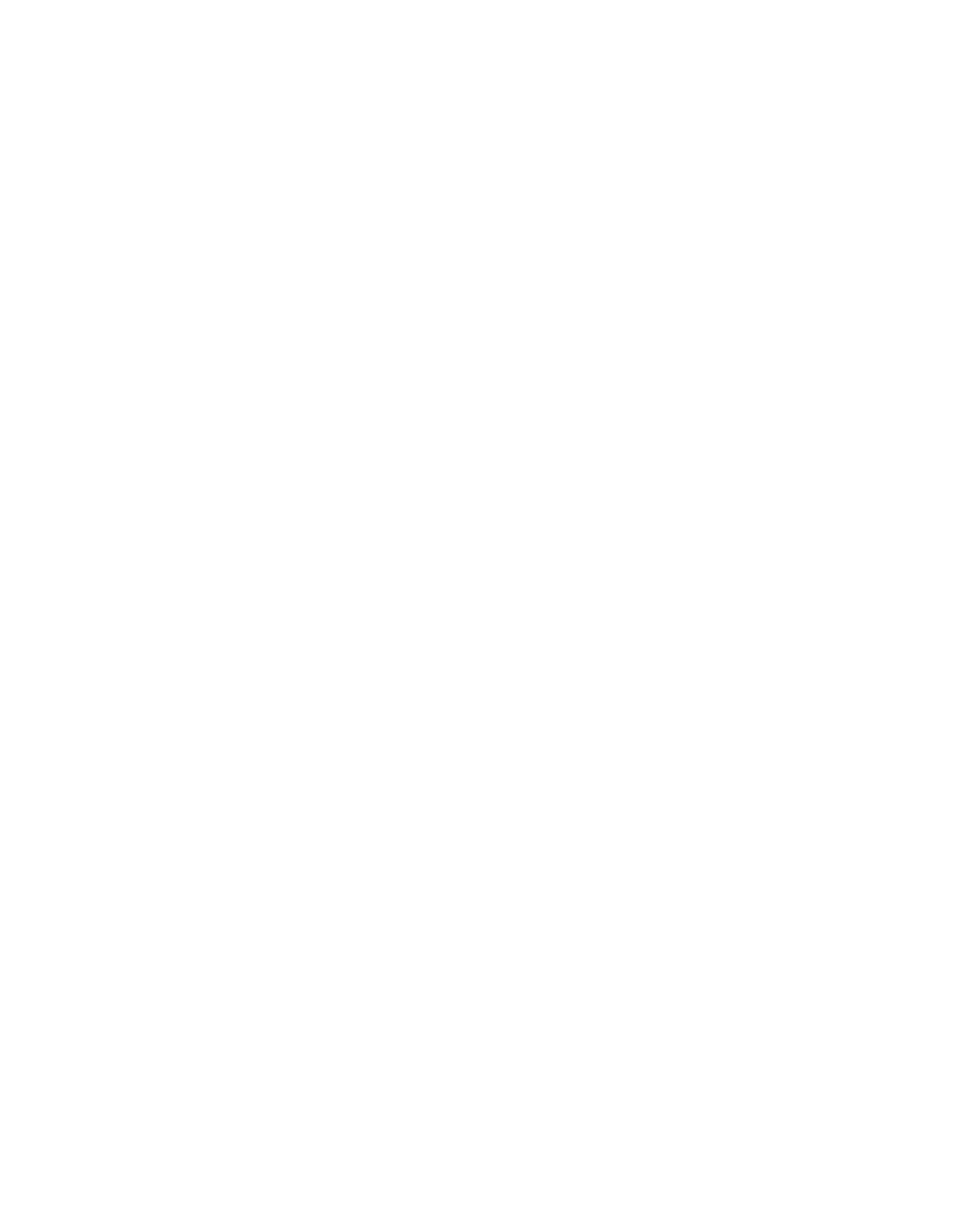# Numerical computation of inner eigenvalues using the Dunford  $\sim$  couplet in the set of  $\sim$

#### Wendy Kress

June 1, <sup>2007</sup>

#### Abstract

When computing the eigenvalues of <sup>a</sup> matrix using iterative Krylov subspace methods, convergence is usually best for the extreme eigenvalues. We present <sup>a</sup> pro jection technique that enables us to eciently compute the eigenvalues that lie in <sup>a</sup> specied interval in the interior of the spectrum. To obtain such <sup>a</sup> pro jection, the Dunford Cauchy integral is used. The technique requires fast inversion algorithms which are available for some classes of matrices like H-matrices.

#### <sup>1</sup> Introduction

Most methods for computing eigenvalues of a matrix concentrate on finding either the complete spectrum of the matrix or specific eigenvalues  $-$  in most cases the extreme eigenvalues. One can, e.g., use Krylov subspace methods. Given a matrix **A**, they find approximations to **A**'s eigenvectors from a subspace  $\mathcal{K}_k(\mathbf{A}, u_0) :=$  $span\left\{ \mathbf{A}u_{0},\ldots,\mathbf{A}^{k}u_{0}\right\}$  $\sim$ for some vector u0. In addition, approximate eigenvalues, so called Ritz values, are found. As k is increased, the Ritz values converge to the eigenvalues of  $A$ . Convergence is fastest for those eigenvalues belonging to the upper and lower spectrum.

When only interested in eigenvalues in the inner region of the spectrum, the basic Krylov subspace method is not efficient. We can modify the method in the following way. To guarantee that the Krylov subspace method arrives only at the interesting eigenvalues, we change the search space from  $\mathcal{K}_k(\mathbf{A}, u_0)$  to  $\mathcal{K}_k(\mathbf{A}_p, u_0)$ , where  $A_p$  is a projection of A onto the space spanned by the eigenvectors corresponding to the interesting eigenvalues. The Krylov method will then find only the nonzero eigenvalues and corresponding eigenvectors of  $\mathbf{A}_p$ . In Section 3, we will describe the Krylov method in a little more detail. For an overview on Krylov methods for the numerical computation of eigenvalues see [9]. For other methods for the computation of eigenvalues, e.g., the QR algorithm, see [4] or [8] which also covers Krylov methods.

In this work, we present a technique to efficiently compute the projection  $A_p$  using the Dunford Cauchy integral. For this formulation, we will require a cheap inversion algorithm for matrices  $(zI - A)$  with  $z \in \mathbb{C}$ , which is available for matrices permitting a representation by  $H$ -matrices [6], [3], in almost linear complexity.

#### <sup>2</sup> Prerequisites and notations

In the following, we consider  $\mathbf{A} \in \mathbb{R}^{M \times M}$  with real eigenvalues  $\lambda_1 \leq \ldots \leq \lambda_M$  and we assume that  $\mathbf{A}$  possesses an orthonormal set of eigenvectors  $V = [v_1, \ldots, v_M]$ . Consequently,  $V^T A V$  is diagonal and consists of  $A$ 's eigenvalues. The above assumptions are fullled for real symmetric matrices. Although, in this work, we consider only matrices of the above kind, the procedure will also work for other diagonalizable matrices, the analysis being slightly more involved.

Given a specified interval, we denote the eigenvalues of **A** lying in that interval by  $\lambda_{i+1}, \ldots, \lambda_{i+n}$  and the corresponding eigenvectors by  $v_{i+1}, \ldots, v_{i+n}$ . We assume that no eigenvalue is exactly equal to the endpoints of the interval.

Using scaling and translation, we assume the specified interval to be  $[-1, 1]$ .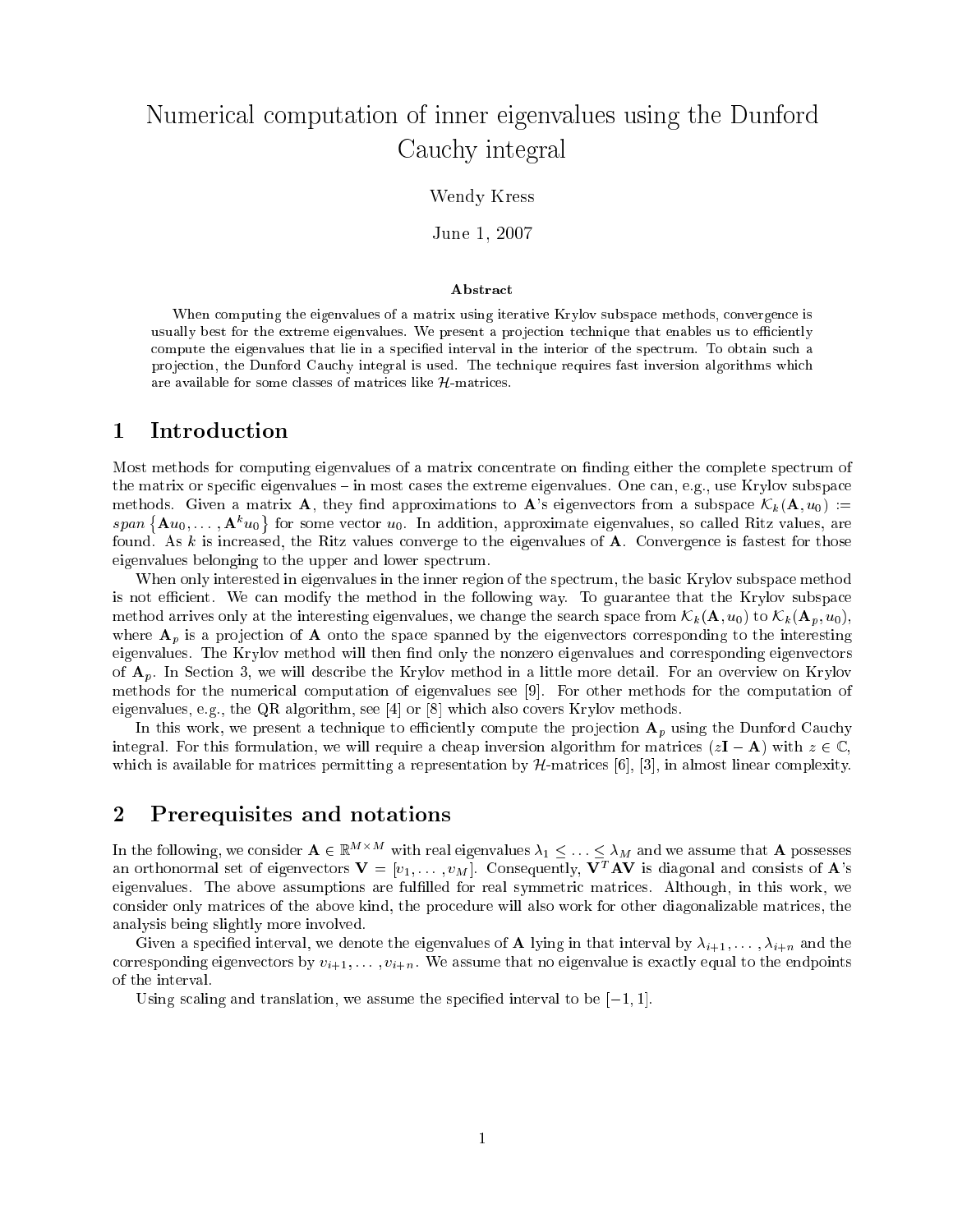### 3 Krylov subspace methods and projection  $A_p$

In a Krylov subspace method, we consider the subspace  $\mathcal{K}_k(\mathbf{A}, u_0) := span \{ \mathbf{A} u_0, \ldots, \mathbf{A}^k u_0 \}$  $\sim$ vector  $u_0$  and small k and seek approximate eigenvectors  $x \in \mathcal{K}_k(\mathbf{A}, u_0)$  fulfilling

$$
(v, \mathbf{A}x - \theta x) = 0, \quad \forall v \in \mathcal{K}_k(\mathbf{A}, u_0), \tag{1}
$$

for some value  $\theta \in \mathbb{R}$ . Here,  $(\cdot, \cdot)$  denotes the usual scalar product in  $\mathbb{R}^M$ . Such vectors x and values  $\theta$  are called Ritz vectors and Ritz values, respectively. If  $U_k$  is an orthonormal basis of  $\mathcal{K}_k(\mathbf{A}, u_0)$ , the Ritz values are the eigenvalues of the matrix  $S_k = U_k^T A U_k$ , and the Ritz vectors are the eigenvectors of  $S_k$  multiplied by  $U_k$ . To see this, let  $\theta$  be an eigenvalue of  $S_k$  with corresponding eigenvector y. Then taking  $x = U_k y$ ,  $U_k^T(\mathbf{A}x-\theta x)=0$  which is just another formulation of (1). On the other hand, if x and  $\theta$  fulfill (1), then for all  $w \in \mathbf{R}^M$ ,  $(U_k w, U_k S_k U_k^T x - \theta x) = 0$  and shifting  $U_k$  to the second argument of the scalar product leads to  $S_k y = \sigma y$  with  $y = \overline{U_k} x$ .

Since  $S_k$  is a small matrix, its eigenvalues and eigenvectors can be computed at low cost using, e.g., a QR algorithm.

As mentioned above, a projection  $\mathbf{A}_p$  of  $\mathbf{A}$  onto span $\{v_{i+1},\ldots,v_{i+n}\}$  can be used in a modification of a Krylov subspace method. We consider a Krylov subspace method using the subspace  $\mathcal{K}_k(\mathbf{A}_p, u_0)$  instead of  $\mathcal{K}_k(\mathbf{A}, u_0)$ : Find Ritz vectors  $x \in \mathcal{K}_k(\mathbf{A}_p, u_0)$  and Ritz values  $\theta$  such that

$$
(v, \mathbf{A}x - \theta x) = 0, \quad \forall v \in \mathcal{K}_k(\mathbf{A}_p, u_0).
$$
 (2)

The approximate eigenvalues obtained in the Krylov method can only correspond to eigenvalues  $\lambda_{i+1}, \ldots, \lambda_{i+n}$ , since the Krylov subspace is a subspace of the space spanned by the eigenvectors  $v_{i+1}, \ldots, v_{i+n}$ .

#### 4 Dunford Cauchy integral

One way to compute the projection of a matrix is to use the *Dunford Cauchy integral*. We recall the Cauchy integral formula: Given a simply closed curve  $\Gamma$  in the complex plane, we have for  $x \notin \Gamma$ 

$$
x_p := \frac{1}{2\pi i} \oint\limits_{\Gamma} \frac{z}{z-x} dz = \begin{cases} x & \text{if } x \text{ is enclosed by } \Gamma \,, \\ 0 & \text{if } x \text{ is not enclosed by } \Gamma \,. \end{cases}
$$

The Cauchy integral can be extended to matrices in the following way,

$$
\mathbf{A}_p := \frac{1}{2\pi i} \oint\limits_{\Gamma} z \left( z \mathbf{I} - \mathbf{A} \right)^{-1} dz \,. \tag{3}
$$

The right hand side is called the Dunford Cauchy integral [1]. If we assume that  $\Gamma$  encloses only the eigenvalues  $i\lambda_{i+1}, \ldots, i\lambda_{i+n}$ ,  $\mathbf{A}_p$  is a projection of **A** onto the subspace  $v_{i+1}, \ldots, v_{i+n}$ . To see this, we note that

$$
\mathbf{A} = \mathbf{V} diag(\lambda_1, \ldots, \lambda_M) \mathbf{V}^T
$$

Then

$$
\mathbf{A}_p = \mathbf{V} \left( \frac{1}{2\pi i} \oint_{\Gamma} z (diag(z - \lambda_1, \dots, z - \lambda_M))^{-1} dz \right) \mathbf{V}^T
$$
  
=  $\mathbf{V} diag \left( \frac{1}{2\pi i} \oint_{\Gamma} \frac{z}{z - \lambda_1} dz, \dots, \frac{1}{2\pi i} \oint_{\Gamma} \frac{z}{z - \lambda_M} dz \right) \mathbf{V}^T$   
=  $\mathbf{V} diag (0, \dots, 0, \lambda_i, \lambda_{i+1}, \dots, \lambda_{i+n}, 0, \dots, 0) \mathbf{V}^T,$ 

which is the projection onto the desired subspace.

To be more precise about the conditions under which the above integral is well defined, let  $\gamma : [0, 2\pi] \to \mathbb{C}$ be a smooth parametrisation of the curve  $\Gamma$ .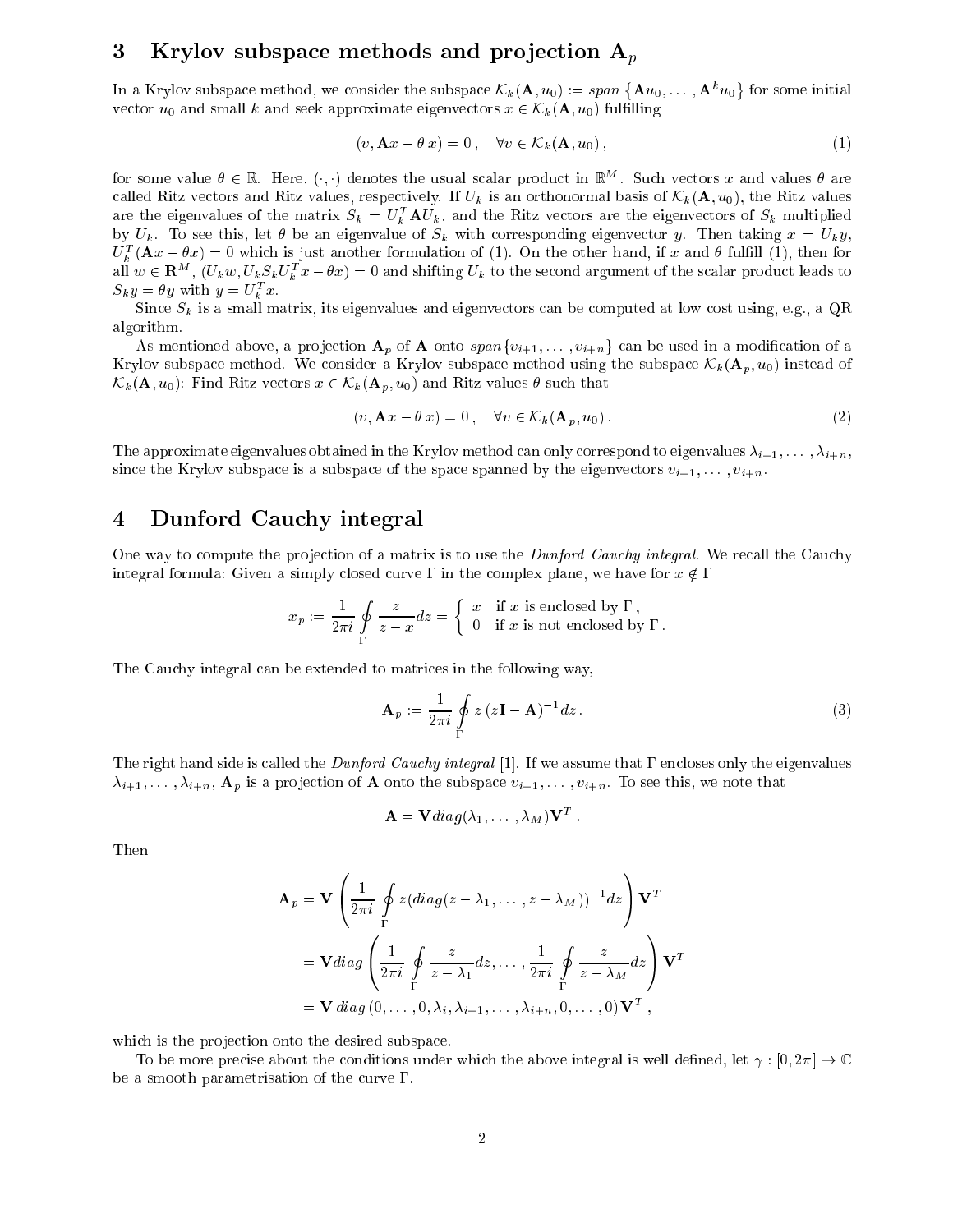**Remark 1** The Dunford Cauchy integral (3) exists as a proper integral under the assumption that  $\gamma(\omega)$  does not coincide with an eigenvalue of **A**.

To numerically compute  $\mathbf{A}_n$ , we employ the trapezoidal rule to obtain an approximation  $\mathbf{A}_n$ ,

$$
\tilde{\mathbf{A}}_p = \frac{1}{2\pi i} \frac{2\pi}{N} \sum_{k=0}^{N-1} \gamma \left(\frac{2\pi k}{N}\right) \gamma' \left(\frac{2\pi k}{N}\right) \left(\gamma \left(\frac{2\pi k}{N}\right) \mathbf{I} - \mathbf{A}\right)^{-1},\tag{4}
$$

which for periodic functions has the following exponential convergence properties, and the following exponential convergence properties, and the following exponential convergence properties, and the following exponential c

**Theorem 2** If  $(\gamma(z)\mathbf{I} - \mathbf{A})$  is nonsingular in a strip  $D_d := \{z \in \mathbb{C} : |\text{Im}(z)| \leq d\}$ , we have

$$
\left\| \mathbf{A}_p - \tilde{\mathbf{A}}_p \right\|_2 \le \frac{2M(d)}{e^{Nd} - 1} \tag{5}
$$

$$
M(d) \leq \max_{\lambda \in \sigma(\mathbf{A})} \int_0^{2\pi} \frac{|\gamma(\omega + id)\gamma'(\omega + id)|}{|\gamma(\omega + id) - \lambda|} d\omega,
$$
\n(6)

where  $\sigma(A)$  denotes the spectrum of A.

Proof. This result follows directly from the exponential convergence of the trapezoidal rule for periodic functions [2], extended to matrices by diagonalization.

Equation (4) gives a method to compute an approximate projection of the matrix  $\bf{A}$  which requires <sup>N</sup> matrix inversions. Normally, matrix inversion is considered very expensive, but in <sup>a</sup> number of cases, cheap inversion procedures are available, e.g., in case of H-matrices [5], [7], inversion can be accomplished in  $\mathcal{O}(M \log^2 M)$  operations.

### <sup>5</sup> Error analysis

We now turn to an error analysis, to determine the number of quadrature points required for <sup>a</sup> given accuracy. In addition to the number of quadrature points, the error will highly depend on the chosen curve (!). We rst determine the optimal choice of (!), restricting ourselves to ellipses passing through 1 and 1.

#### Optimal choice of the integration curve  $\Gamma$  $5.1$

Let be parametrised by

$$
\gamma(\omega) = \cos(\omega) + i\eta \sin(\omega). \tag{7}
$$

Using scaling and translation, we can assume that the desired eigenvalues of **A** lie in an interval  $[-b, b]$  with  $b < 1$  and that the other eigenvalues of **A** lie in  $(-\infty, -B] \cup [B, \infty)$  for  $B > 1$  (Figure 1). To determine the quadrature error, we consider the requirements in Theorem 2. The width of the strip Dd in Theorem 2 depends on the parameter . In our case, the larger we can choose the width <sup>d</sup> of Dd, the better the convergence behavior of the trapezoidal rule. In Theorem  $\mathfrak z$ , we show that the largest possible width  $a$  is

$$
\eta^* = \sqrt{1 - \beta^2}
$$
 with  $\beta = \max \left\{ b, -\frac{B}{2} + \frac{\sqrt{B^2 + 8}}{2} \right\}$ 

Geometrically, this is precisely the minimal value of , for which the distance of (!) to points on the interval  $(-b, b)$  is minimal for  $\omega = 0$  or  $\omega = \pi$ .

Theorem 3 For  $\eta^* =$ provided and the state of the state of the  $1 - \rho^2$ , with

$$
\beta = \max \left\{ b, -\frac{B}{2} + \frac{\sqrt{B^2 + 8}}{2} \right\},\,
$$

 $(\gamma(z)\mathbf{I}-\mathbf{A})$  is nonsingular in a strip  $D_{d^*}:=\{z\in\mathbb{C}\mid |\text{Im}(z)|< d^*\}\$  for maximal possible  $d^*:=\cosh^{-1}(1/\beta)$ .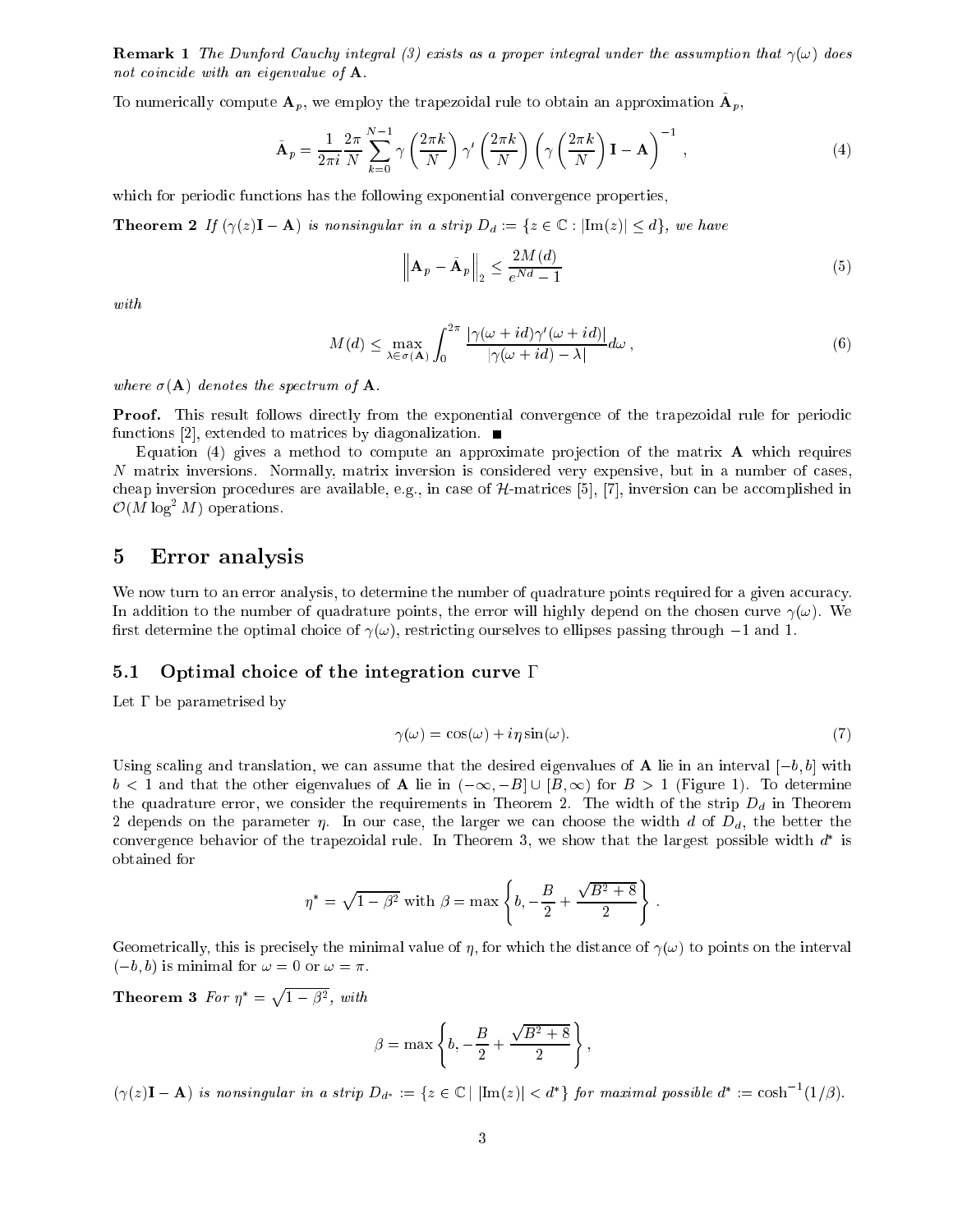

Figure 1: Ellipse (!)

**Proof.** To guarantee nonsingular  $(\gamma(z)\mathbf{I} - \mathbf{A})$ , we require that  $\gamma(z)$  does not coincide with an eigenvalue of **A** for any  $z = x + iy \in D_d$ . We have assumed that the spectrum of **A** lies in the set  $[-b, b] \cup (-\infty, -B] \cup [B, \infty)$ . Thus, regularity in a strip D  $\mu$  is guaranteed if  $\lambda(x) \neq 1$  , i.e.  $\lambda(x) \in \lambda$  , we have  $\lambda(x)$  for all  $x \in B$   $\mu$  . He have

$$
\operatorname{Re}(\gamma(x+iy)) = \cos(x)\left(\frac{1+\eta}{2}e^{-y} + \frac{1-\eta}{2}e^{y}\right),
$$
  

$$
\operatorname{Im}(\gamma(x+iy)) = \sin(x)\left(\frac{1+\eta}{2}e^{-y} - \frac{1-\eta}{2}e^{y}\right).
$$

For  $x = \pi/2$  and  $x = 3\pi/2$ , Re( $\gamma(x+iy)$ ) = 0. To ensure that  $\gamma(x+iy) \neq 0$ , we require that  $\left(\frac{1+\eta}{2}e^{-y} - \frac{1-\eta}{2}e^{y}\right)$ <sup>&</sup>gt;  $0, 101$   $|y| \le u$ , leading to

$$
\eta \ge \frac{e^{d^*} - e^{-d^*}}{e^{d^*} + e^{-d^*}}.
$$
\n(8)

 $\mathcal{L}=\mathcal{L}$  . To function the function of the function of  $\mathcal{L}$  is purely require that  $\mathcal{L}=\mathcal{L}$ 

$$
\left(\frac{1+\eta}{2}e^{d^*} + \frac{1-\eta}{2}e^{-d^*}\right) > b,\tag{9}
$$

$$
\left(\frac{1+\eta}{2}e^{-d^*} + \frac{1-\eta}{2}e^{d^*}\right) < B. \tag{10}
$$

Conditions (9) and (10) become less restrictive, the smaller  $\eta$ . Inserting the lower bound  $\eta^* = \frac{e^{a^*} - e^{-a^*}}{e^{a^*} + e^{-a^*}}$ , (9)

$$
\frac{2}{e^{d^*} + e^{-d^*}} = \frac{1}{\cosh d^*} \ge b \, .
$$

In the complex of the complex of the complex of the complex of the complex of the complex of the complex of the complex of the complex of the complex of the complex of the complex of the complex of the complex of the comp

$$
\frac{e^{2d^*} + e^{-2d^*}}{e^{d^*} + e^{-d^*}} \leq B,
$$

$$
\cosh d^* \le \frac{B}{4} + \frac{\sqrt{B^2 + 8}}{4}.
$$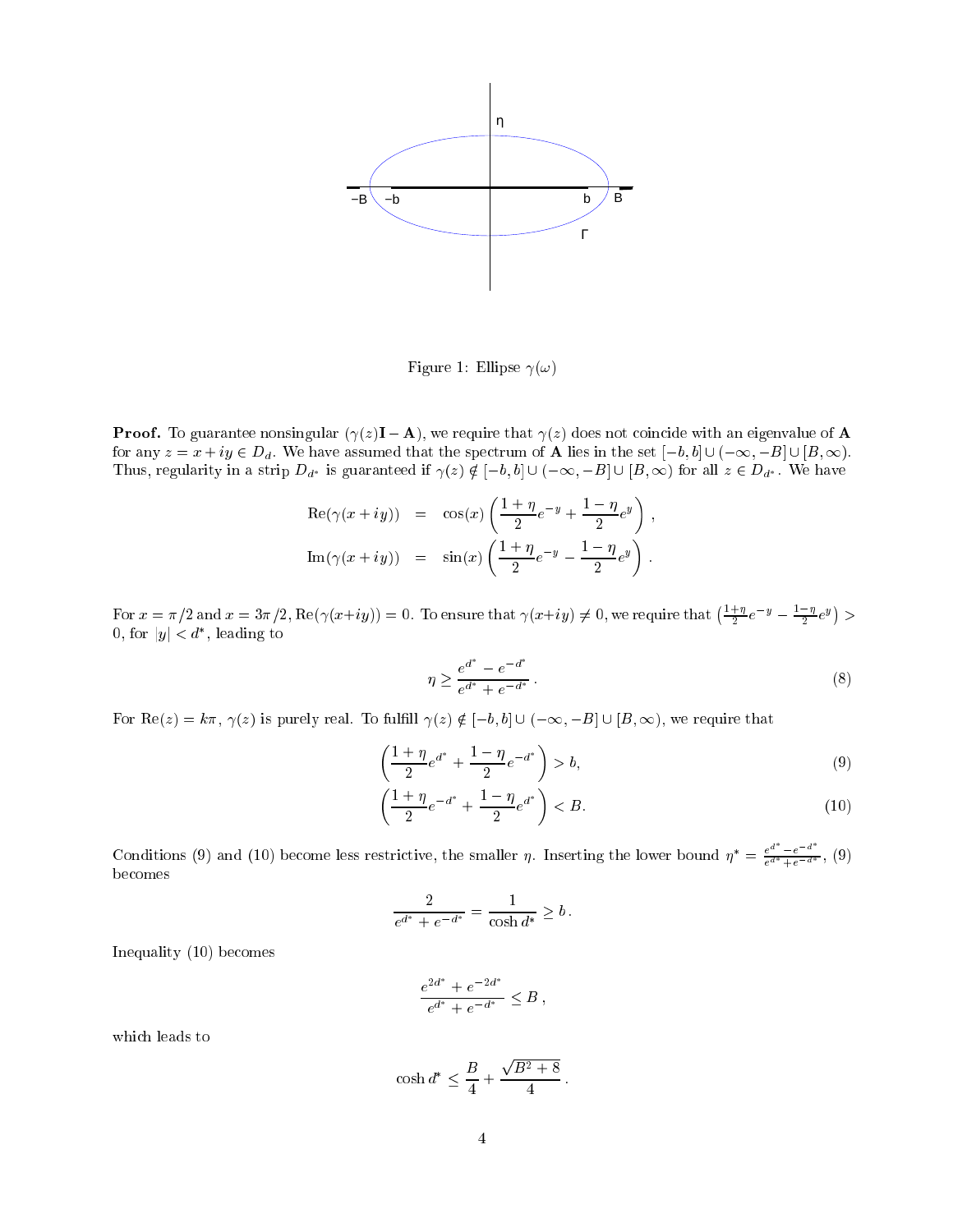

Figure 2: Bounds on d depending on  $\eta$ . (12)(dotted), (13) (solid), (14) (dashed)

 $\texttt{I}$  mus, the maximal choice of  $\alpha$  fulling

$$
\cosh d^* = \min \left\{ \frac{1}{b}, \frac{B}{4} + \frac{\sqrt{B^2 + 8}}{4} \right\} =: \frac{1}{\beta},
$$

and is obtained for

$$
\eta^* = \frac{\sinh d^*}{\cosh d^*} = \sqrt{1 - \beta^2}.
$$

 $\blacksquare$ 

#### 5.2 General ellipse

For other  $\eta$ , the strip  $D_d$  becomes smaller, and thus the convergence rate will be slower. To illustrate the dependence of  $d$  on  $\eta$ , in Figure 2, we plot the lines representing upper bounds on  $d$  which need to be fulfilled for different values of  $b$  and  $B$ . The derivation of these upper bounds is given in Theorem 4.

Theorem 4 Using the notation

$$
\beta_1 = \max\{b + \sqrt{b^2 - (1 - \eta^2)}, \frac{(1 + \eta)^2}{B + \sqrt{B^2 - (1 - \eta^2)}}, \sqrt{1 - \eta^2}\},\
$$

where the minimum is only taken over those terms that are real (e.g., if  $0^- \leq$  (1  $-$  11), the first term is not considered),  $(\gamma(z)\mathbf{I}-\mathbf{A})$  is nonsingular in the strip  $D_d := \{z \in \mathbb{C} : |\text{Im}(z)| < d\}$  for d satisfying

$$
e^d \le \frac{1+\eta}{\beta_1} \,. \tag{11}
$$

**Proof.** As in Theorem 3, we require conditions  $(8)$ ,  $(9)$ ,  $(10)$  to be fulfilled, leading to

$$
\eta \ge 1 \quad \text{or} \quad e^d \le \sqrt{\frac{1+\eta}{1-\eta}}\,,\tag{12}
$$

$$
1 - \eta^2 \ge b^2 \quad \text{or} \quad e^{-d} \ge \frac{b + \sqrt{b^2 - (1 - \eta^2)}}{1 + \eta},\tag{13}
$$

$$
e^d \le \frac{B + \sqrt{B^2 - (1 - \eta^2)}}{1 + \eta}.
$$
\n(14)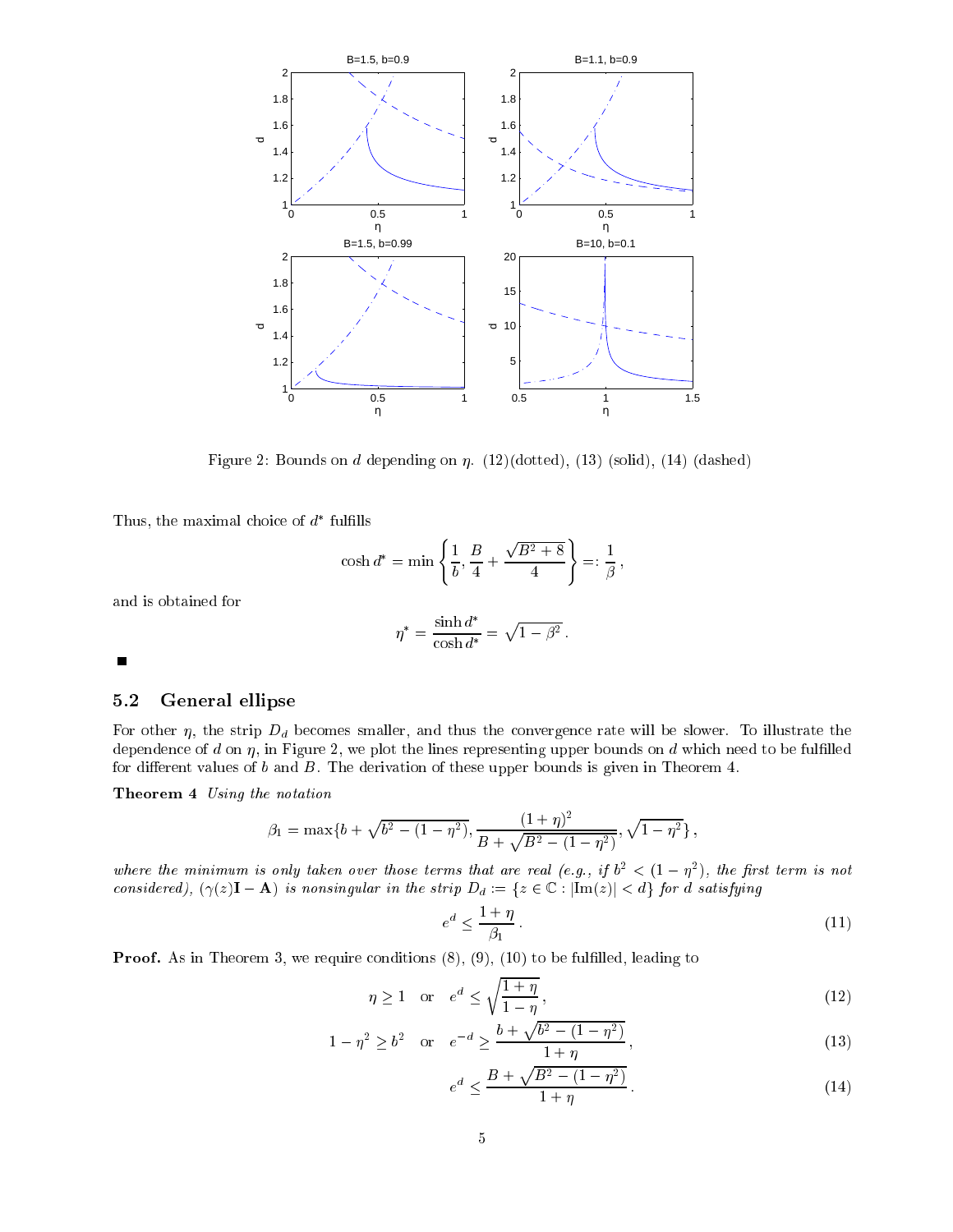In Figure 2, we plot the conditions on d. We take d to be defined by the strongest condition.  $\blacksquare$ 

#### 5.3Convergence rate of the trapezoidal rule

In Theorem 2, we have stated the exponential convergence of the quadrature error in (4). We now derive bounds on the term  $M(d)$  in equation (5). To obtain a bound on  $M(d)$ , we need the following conjecture,

#### Conjecture 5 We have

$$
\max_{\substack{0 \le \alpha \le 1 \\ |\lambda| \le \frac{1+\alpha}{2}}} \int_0^{2\pi} \sqrt{\frac{e^{4\delta} + (\alpha e^{\delta})^4 - 2\alpha^2 \cos 4\omega}{(\cos \omega (e^{\delta} + \alpha e^{-\delta}) - 2\lambda)^2 + \sin^2 \omega (e^{\delta} - \alpha e^{-\delta})}} d\omega \le c \log 1/\delta,
$$
\n(15)

with  $c \approx 4.6$ .

This conjecture can be validated by numerical evaluation of the integral. The integral on the left hand side is maximal for  $\lambda = \frac{2+1}{2}$  and becomes singular for  $\delta = 0$ . In Figure 3 we investigate the growth rate of the integral for  $\lambda = \frac{2+1}{2}$  as  $\delta \to 0$ . The logarithmic growth is clearly validated and the constant c in Conjecture 5 can be estimated by  $c \approx 4.6$ . We have the following error estimate.



Figure 3: Lhs. of (15) for different values of  $\alpha$ . From top to bottom:  $\alpha = 1$ ,  $\alpha = 0.9$ ,  $\alpha = 0.5$ ,  $\alpha = 0.1$ ,  $\alpha = 0$ . Bottom dashed line:  $\log(1/\delta)$ 

**Theorem 6** Assuming that (15) holds, the error using the trapezoidal rule (4) on  $\gamma(\omega)$  as in (7) is bounded by

$$
\left\| \mathbf{A}_p - \tilde{\mathbf{A}}_p \right\|_2 \leq \beta_1 c \log(N) \left( e \cdot \left( \frac{1 + \eta}{\beta_1} \right)^N - 1 \right)^{-1}
$$

with  $c \approx 4.6$ .

**Proof.** Given  $\eta$ , let  $d^*$  be the maximal value for d such that  $\gamma(z)$  is analytic in  $D_d$ . According to Theorem 4,

$$
e^{d^*} = \frac{1+\eta}{\beta_1}.
$$

Defining in addition,

$$
\beta_2 = \min\{b - \sqrt{b^2 - (1 - \eta^2)}, \frac{(1 - \eta)^2}{B - \sqrt{B^2 - (1 - \eta^2)}}, \sqrt{1 - \eta^2}\},\
$$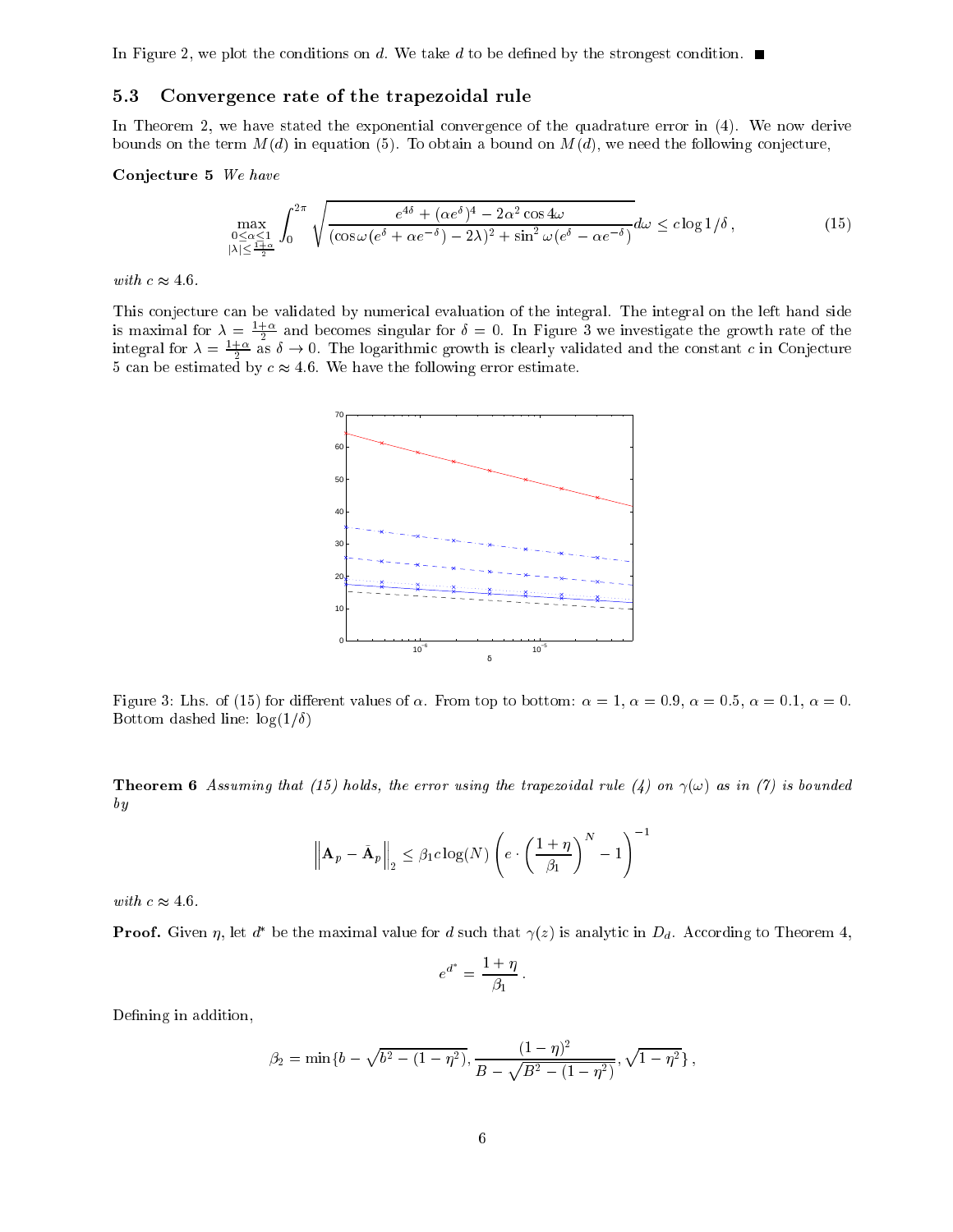$$
\gamma(\omega + i(d^* - \delta)) = \frac{1}{2} (e^{i\omega} e^{-d^*} e^{\delta} (1 + \eta) + e^{-i\omega} e^{d^*} e^{-\delta} (1 - \eta^2) / (1 + \eta))
$$
  
=  $\frac{1}{2} \left( e^{i\omega} \beta_1 e^{\delta} + e^{-i\omega} \frac{(1 - \eta^2)}{\beta_1} e^{-\delta} \right)$   
=  $\frac{1}{2} (e^{i\omega} \beta_1 e^{\delta} + e^{-i\omega} \beta_2 e^{-\delta})$ ,

and with some calculations, we are at the some calculations, we are at the some calculations, we are at the so

$$
|\gamma(\omega + i(d^* - \delta))\gamma'(\omega + i(d^* - \delta))| = \frac{1}{4}\sqrt{(\beta_1^4 e^{4\delta} + \beta_2^4 e^{-4\delta}) - 2(\beta_1 \beta_2)^2 \cos 4\omega}.
$$

$$
|\gamma(\omega + i(d^* - \delta)) - \lambda| = \frac{1}{2}\sqrt{(2\lambda - \cos\omega(e^{\delta}\beta_1 + e^{-\delta}\beta_2))^2 + \sin^2\omega(e^{\delta}\beta_1 - e^{-\delta}\beta_2)^2},
$$

and

$$
M(d^* - \delta) \le \max_{\lambda_i \in \sigma(\mathbf{A})} \frac{\beta_1}{2} \int_0^{2\pi} \sqrt{\frac{e^{4\delta} + (\frac{\beta_2}{\beta_1}e^{-\delta})^4 - 2(\frac{\beta_2}{\beta_1})^2 \cos 4\omega}{(\cos \omega (e^{\delta} + e^{-\delta \frac{\beta_2}{\beta_1}}) - 2\frac{\lambda_i}{\beta_1})^2 + \sin^2 \omega (e^{\delta} - e^{-\delta \frac{\beta_2}{\beta_1}})^2}} d\omega.
$$

Since  $\frac{\pi}{\beta_1} \leq \frac{\pi}{\beta_1} \leq$  $\frac{1+\frac{22}{\beta_1}}{2}$ , we can apply Conjecture 5 with  $\alpha = \frac{\beta_2}{\beta_1}$  to arrive at

$$
M(d^* - \delta) \leq \beta_1 \frac{c}{2} \log 1/\delta.
$$

Choosing  $\delta = \frac{1}{N}$ , and combining this result with (5), we arrive at the theorem.

In the above estimates, we have assumed that for the computation of  $\mathbf{A}_n$  in (4), the inverses of  $(\gamma(2\pi k/N)\mathbf{I}-$ A) are computed exactly. In practice, e.g., with  $H$ -matrix techniques, they will only be computed to some accuracy ". In the following lemma, we show the accuracy the accuracy of the accuracy of the approximate products  $A_{p}$ .

**Lemma 7** For  $\omega_k := \frac{2\pi k}{N}$ ,  $k = 0, \ldots, N-1$ , denote by  $A_{\omega_k}^{-1}$  an approximate inverse of  $(\gamma(\omega_k)I - A)$  with  $\gamma(\omega)$  defined by (7). Assume that

$$
\|\mathbf{A}_{\omega_k}^{-1} - (\gamma(\omega_k)\mathbf{I} - \mathbf{A})^{-1}\|_2 \leq \varepsilon.
$$

Then for

$$
\hat{\mathbf{A}}_p := \frac{1}{2\pi i} \frac{2\pi}{N} \sum_{k=0}^{N-1} \gamma(\omega_k) \gamma'(\omega_k) \mathbf{A}_{\omega_k}^{-1},
$$

$$
\|\tilde{\mathbf{A}}_p - \hat{\mathbf{A}}_p\|_2 \leq \varepsilon (1 + \eta^2).
$$

Proof. We have

$$
\|\tilde{\mathbf{A}}_p - \hat{\mathbf{A}}_p\|_2 \leq \frac{\varepsilon}{N} \sum_{k=0}^{N-1} |\gamma(\omega_k) \gamma'(\omega_k)|
$$
  
= 
$$
\frac{\varepsilon}{N} \sum_{k=0}^{N-1} \sqrt{(1 + \eta^4) \cos^2(\omega_k) \sin^2(\omega_k) + \eta^2 (\cos^4(\omega_k) + \sin^4(\omega_k))}
$$
  
\$\leq \varepsilon (1 + \eta^2).

П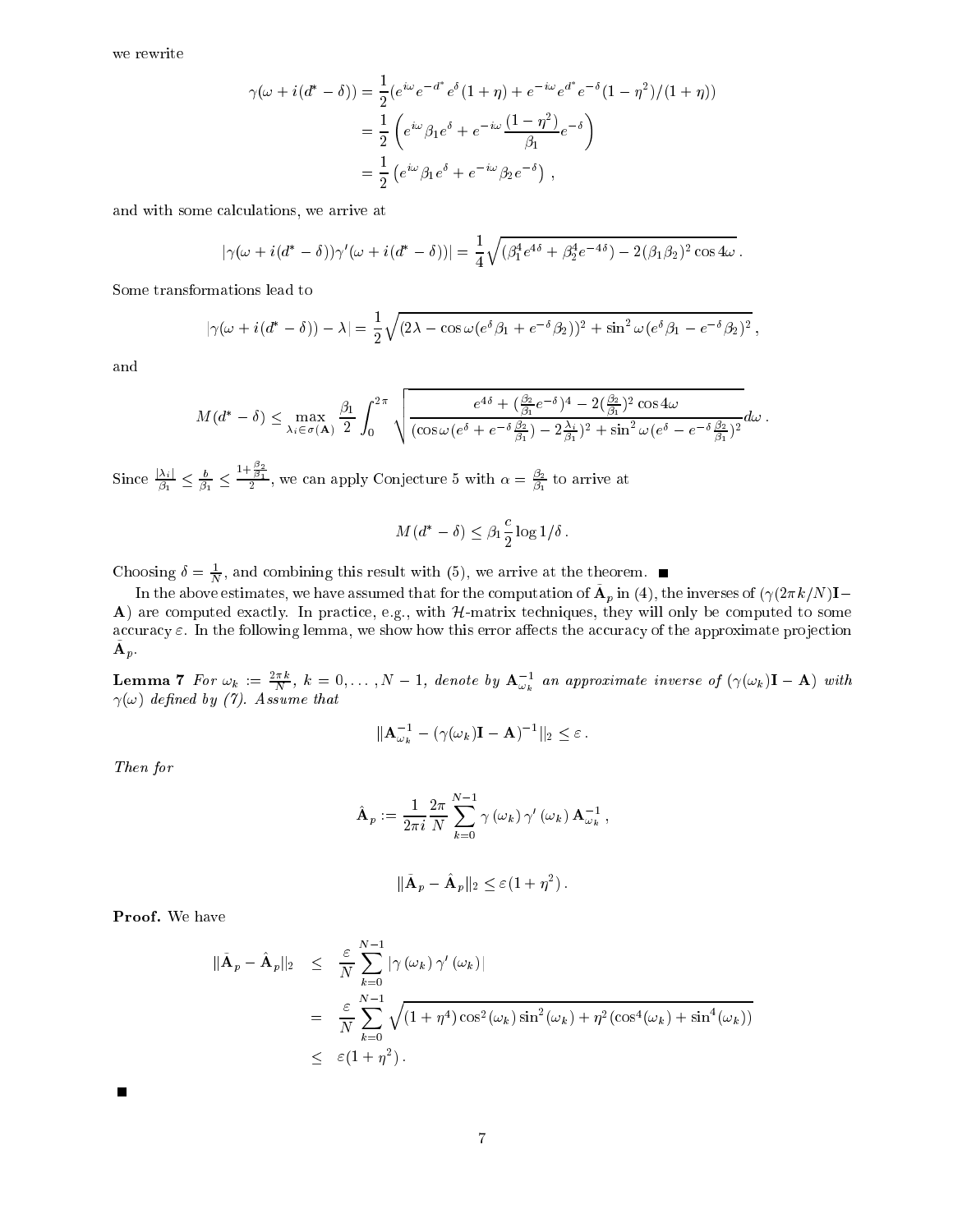| $\tau$ . | $n^{opt}$ $n^*$   |                   | err(50)                                               | err(100)                                 | $err^*(50)$         | $err^*(100)$                       |
|----------|-------------------|-------------------|-------------------------------------------------------|------------------------------------------|---------------------|------------------------------------|
| 2.2      | $0.92 \quad 0.92$ |                   | $1.8 \cdot 10^{-9}$                                   | $< 10^{-16}$                             | $3.1 \cdot 10^{-8}$ | $8.5 \cdot 10^{-19}$               |
| 2.1      |                   | $0.64$ 0.64       |                                                       | $1.1 \cdot 10^{-6}$ $1.6 \cdot 10^{-13}$ |                     | $1.9 \cdot 10^{-6}$ 3.3 $10^{-13}$ |
| 2.05     |                   |                   | $0.44$ $0.45$ $1.1 \cdot 10^{-4}$ $1.6 \cdot 10^{-9}$ |                                          | $1.9 \cdot 10^{-4}$ | $3.2 \cdot 10^{-8}$                |
| 2.025    |                   | $0.33 \quad 0.32$ | $2.8 \cdot 10^{-3}$ 1.1 $10^{-6}$                     |                                          | $4.9 \cdot 10^{-2}$ | $2.2 \cdot 10^{-6}$                |

Table 1: Approximation error  $\|\mathbf{A} - \mathbf{A}\|_2$ 

#### <sup>6</sup> Numerical experiments

The above results are validated by the following experiments. Above, we have assumed that A's eigenvalues lie in  $[-b, b] \cup (-\infty, -B] \cup [B, \infty)$  for  $b < 1$  and  $B > 1$ .

The parameters of the above section can be scaled to more general subsets  $(a_1, b_1) \cup (-\infty, a_1-\delta] \cup [b_1+\delta, \infty)$ by

$$
\gamma(\omega) = \frac{b_1 + a_1}{2} + \tau \cos \omega + i\eta \sin \omega ,
$$

for some <sup>2</sup>  $\left(\frac{b_1-a_1}{2}, \frac{b_1-a_1}{2} + \delta\right)$  $\sim$ . The optimal ellipse, yielding the smallest quadrature error is obtained for  $-1$  $\sqrt{\tau^2 - \beta^2}$ , where

$$
\beta = \max \left\{ \frac{b_1 - a_1}{2}, \frac{-(b_1 - a_1 + 2\delta) + \sqrt{(b_1 - a_1 + 2\delta)^2 + 8\tau^2}}{4} \right\}.
$$

For optimal  $\eta$ , the error estimate of Theorem 6 becomes

$$
\|\mathbf{A} - \tilde{\mathbf{A}}\|_2 \le 4.6 \beta \log(N) \left( e \cdot \left( \frac{\tau + \eta}{\beta} \right)^N - 1 \right)^{-1} =: err^*(N).
$$

We investigate the following matrix  $\mathbf{A} \in \mathbb{R}^{M \times M}$ 

–

$$
\mathbf{A} = \left( \begin{array}{cccc} 2 & -1 & 0 & \cdots & 0 \\ -1 & 2 & -1 & & \vdots \\ 0 & \ddots & \ddots & \ddots & 0 \\ \vdots & \ddots & -1 & 2 & -1 \\ 0 & \cdots & 0 & -1 & 2 \end{array} \right)
$$

Its eigenvalues lie in the interval [0, 4]. We consider  $M = 80$ .

In the first example, we project the matrix onto itself, i.e., we investigate only the error in the quadrature err(N) =  $\|\mathbf{A} - \tilde{\mathbf{A}}\|$  . For the ellipse

$$
\gamma(\omega) = 2 + \tau \cos \omega + i\eta \sin \omega ,
$$

we have experimentally determined the optimal choice  $\eta^{opt}$  depending on  $\tau$  and compared this with the result from the previous section, which in this case yields  $n^* = \sqrt{\tau^2 - 4}$ . In Figure 4, we show the dependence of the error on  $\eta$ . The different curves denote different values of  $\tau$ . We clearly see a sharp cusp in the error and a distinct value  $\eta^{opt}$  for which the error is minimal. In Table 1, we see that this value is almost exactly the value predicted in the previous section. In Figure 5, we show the error for increasing number of quadrature points N for different values of  $\eta$ . We see exponential decay of the quadrature error  $err(N)$  as N increases and the superior convergence properties when choosing optimal  $\eta$ . We also investigate the convergence behavior, as the ellipse approaches the extremal eigenvalues ( $\tau \to 2$ ). We have used  $N = 50$  and  $N = 100$  quadrature points. In Table 1, we give the actual errors  $err()$  and the errors from the theoretical error bounds,  $err()$ . Both the optimal choice of  $\eta$  and the convergence rate are as predicted by the theoretical results, the errors differing by a factor less than two.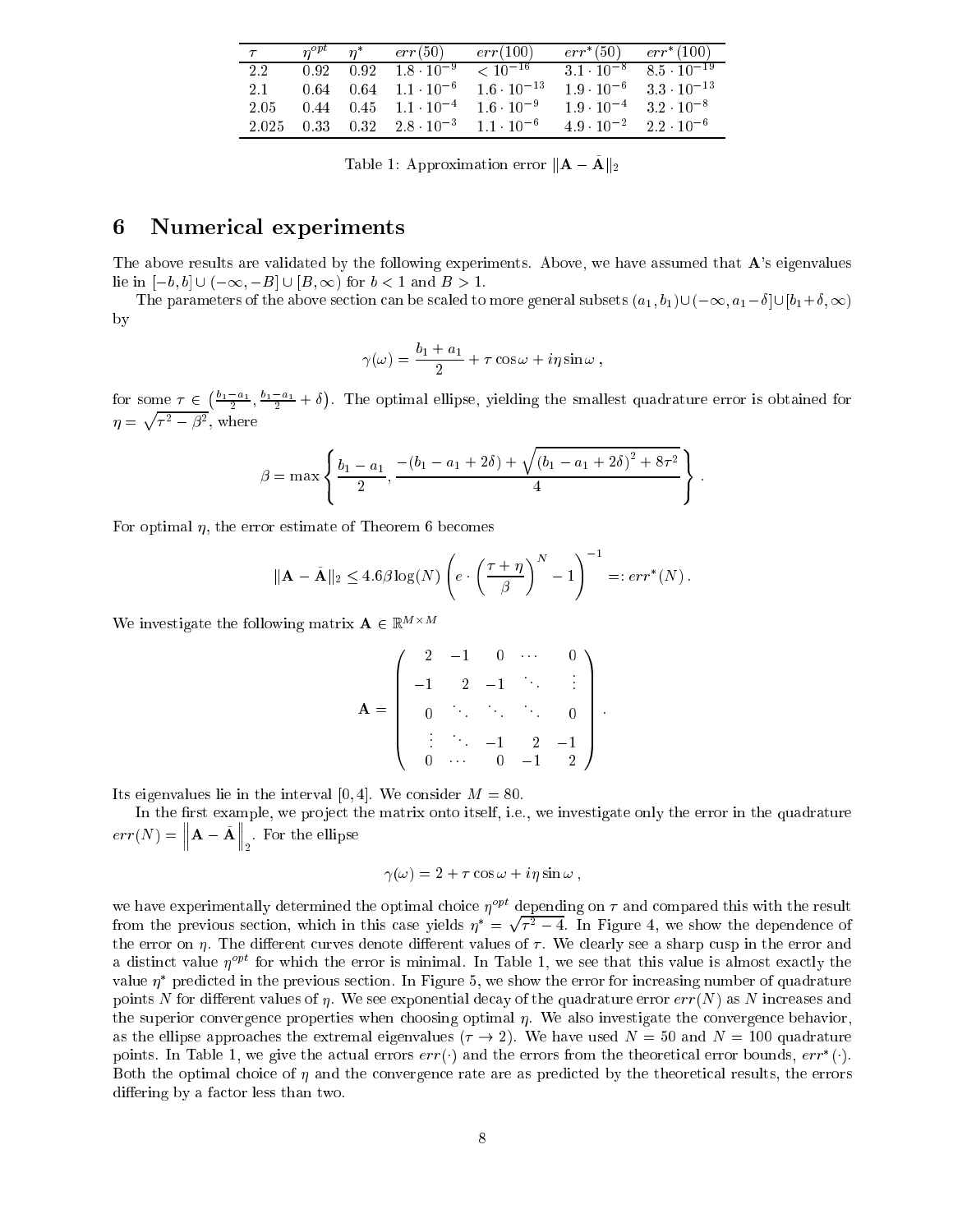

Figure 4: The l2-error err(50) for dierent values of . = 2:2 (), = 2:1 (+), = 2:05 (), = 2:025 (-).



Figure 5: The  $i_2$ -error for  $\tau = 2.2$  and different values of  $\eta$ ,  $\eta = \tau$  (dashed),  $\eta = \eta$  (solid),  $\eta = \eta$  +0.1 (dots).

In the next example, we investigate the case of a projection. For this, we project the above operator onto the eigenspace of the eigenvalues in the interval [0.95, 3.05]. We here use  $M = 40$ . The closest eigenvalues are  $\lambda_i = 2.9554, \lambda_{i+1} = 3.0871.$  Again, in Figure 6 and Table 2, the error for different values of  $\eta$  is shown. We use three different values of  $\tau$  for which the optimal ellipses are depicted in Figure 7. Again, convergence is as predicted.

#### **Acknowledgement**  $\overline{7}$

The author would like to thank W. Hackbusch for giving the initial idea for this work.

### References

- [1] R. Dautray and J.-L. Lions. Mathematical analysis and numerical methods for science and technology, Vol. 5, Evolutions problems I. Springer, 1992.
- [2] P. J. Davis. On the numerical integration of periodic analytic functions. In R. Langer, editor, Symposium on Numerical Approximations, pages 45-59. The University of Wisconsin Press, 1959.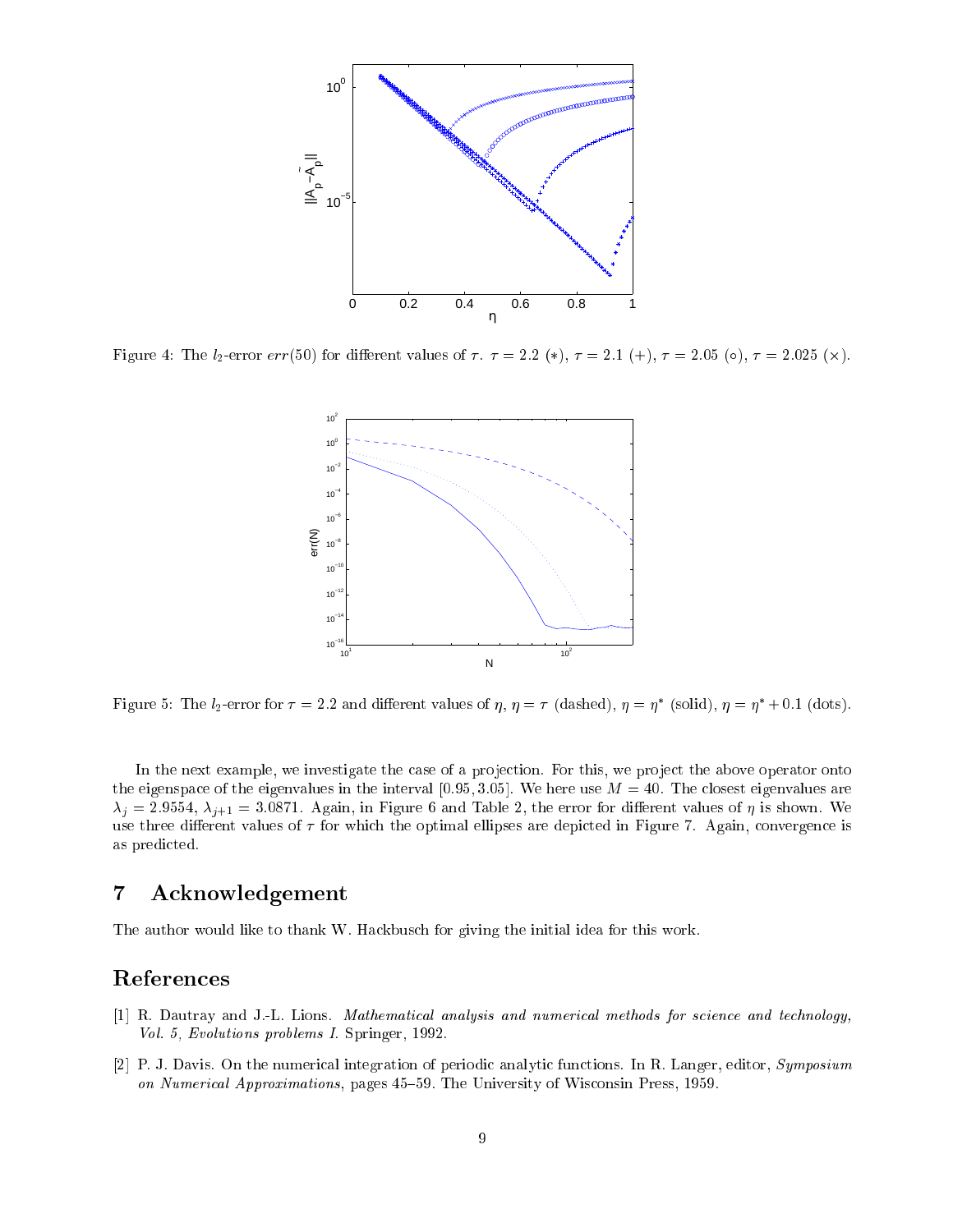

Figure 6: The error in the  $l_2$ -norm for different values of  $\eta$ .  $\tau = 0.96$  ( $\circ$ ),  $\tau = 1.01$  (\*),  $\tau = 1.06$  (+).

| $\tau$                   | $n^{\circ pt}$ | $n^*$ | err(100)             | err(200)             | $err^*(100)$ $err^*(200)$         |                      |
|--------------------------|----------------|-------|----------------------|----------------------|-----------------------------------|----------------------|
| $0.9604$ $0.095$ $0.098$ |                |       | $2.6 \cdot 10^{-4}$  | $1.3 \cdot 10^{-8}$  | $2.7 \cdot 10^{-4}$ 1.1 $10^{-8}$ |                      |
| 1.0104 0.23              |                | 0.22  | $6.7 \cdot 10^{-10}$ | $< 10^{-16}$         | $1.2 \cdot 10^{-9}$               | $2.3 \cdot 10^{-19}$ |
| 1.0604 0.14              |                | 0.14  | $8.3 \cdot 10^{-6}$  | $2.2 \cdot 10^{-11}$ | $1.8 \cdot 10^{-5}$               | $4.8 \cdot 10^{-11}$ |

Table 2: Approximation error  $\|\mathbf{A}_p - \mathbf{A}_p\|_2$ 

- [3] M. Espig and W. Hackbusch. On the robustness of elliptic resolvents computed by means of the technique of hierarchical matrices. Technical Report 11/2007, Max Planck Institute for Mathematics in the Sciences, 2007. to appear in: Applied Numerical Mathematics.
- [4] G. H. Golub and H. A. van der Vorst. Eigenvalue computation in the 20th century. J. Comp. Appl. Math., 123:35{65, 2000.
- [5] W. Hackbusch. A sparse matrix arithmetic based on H-matrices. Part I: Introduction to H-matrices.  $Computing, 62:89–108, 1999.$
- [6] W. Hackbusch and M. Bebendorf. Existence of H-matrix approximants to the inverse FE-matrix of elliptic operators with  $l^{\infty}$ -coefficients. Numerische Mathematik, 95:1-28, 2003.
- [7] W. Hackbusch and B. N. Khoromskij. A sparse H-matrix arithmetic. Part II: Application to multidimensional problems.  $Computing$ , 64:21-47, 2000.
- [8] B. N. Parlett. The Symmetric Eigenvalue Problem. SIAM, 1998.
- [9] D. C. Sorensen. Numerical methods for large eigenvalue problems. Acta Numerica, pages 519–584, 2002.